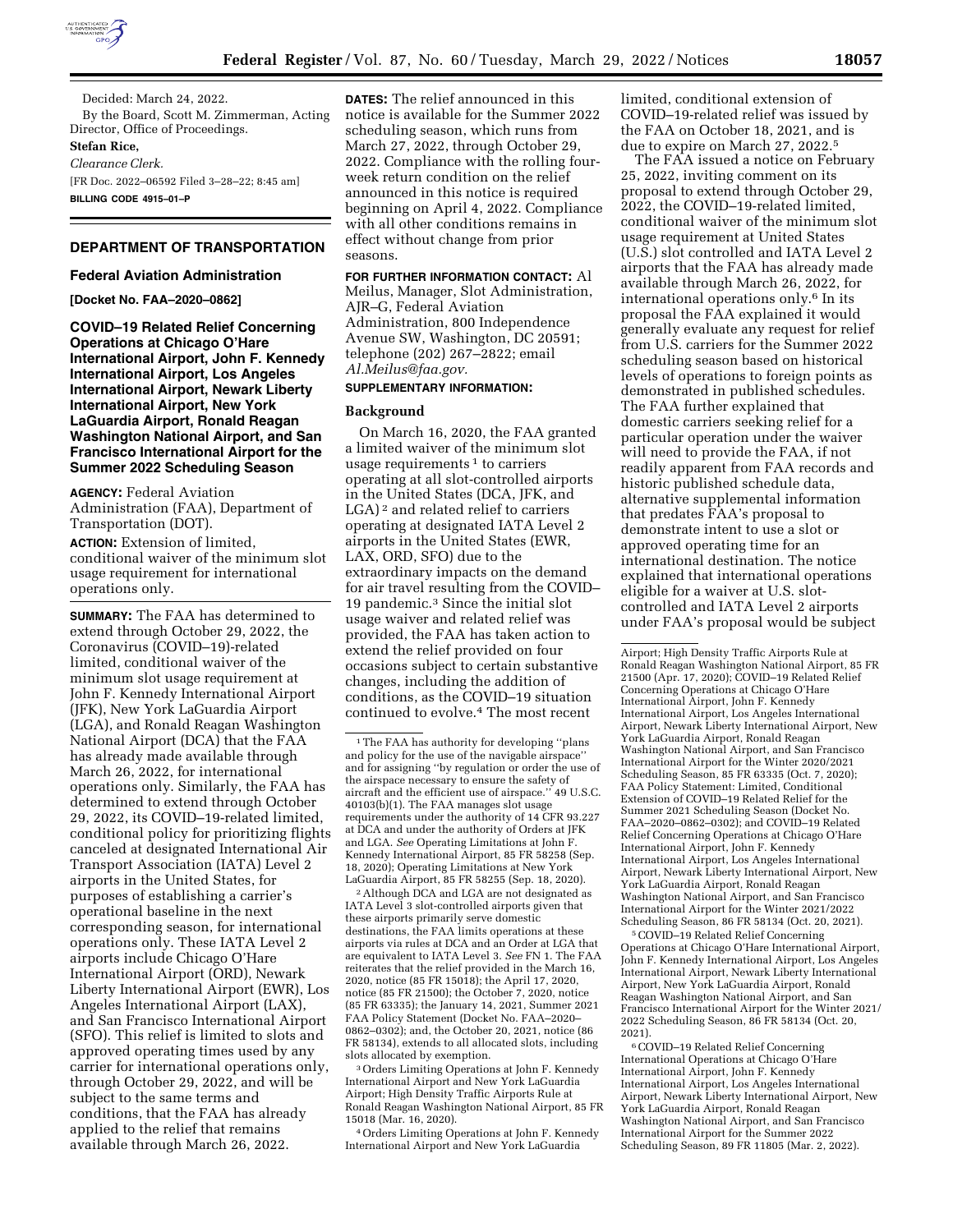to all of the same conditions and policies already in effect.

### **Current COVID–19 Situation**

Since FAA's notice published October 20, 2021, granting a limited, conditional extension of COVID–19-related relief for international operations only at slotcontrolled airports and IATA Level 2 airports in the United States, COVID–19 has continued to cause disruption globally, and the timeline for recovery from this global pandemic remains uncertain. The World Health Organization (WHO) reports COVID–19 cases in more than 200 countries, areas, and territories worldwide.7 For the week ending March 20, 2022, the WHO reported over 12 million new COVID–19 cases and just under 33,000 new deaths, bringing the cumulative total to more than 468 million confirmed COVID–19 cases and over 6 million deaths globally since the start of the COVID–19 pandemic.8

The WHO reports that it is monitoring multiple variants globally; currently, the WHO has classified two variants as ''circulating variants of concern'' and recently put out a statement regarding the Omicron sublineage BA.2.9 The Centers for Disease Control and Prevention (CDC) is monitoring all variants of COVID–19 in the United States.10 The CDC has listed the Omicron and Delta variants as variants of concern.11 The CDC reports that all Food and Drug Administration (FDA) approved or authorized vaccines reduce the risk of severe illness, hospitalization, and death from COVID– 19.12

Currently, three COVID–19 vaccines have been authorized for emergency use or approved by the FDA.13 As of March 23, 2022, 65.4 percent of Americans are fully vaccinated, and 76.8 percent of Americans have received at least one dose.14 Due to substantial efforts to

10Center for Disease Control (CDC), What You Need To Know About Variants, available at: *[https://](https://www.cdc.gov/coronavirus/2019-ncov/variants/variant.html)  [www.cdc.gov/coronavirus/2019-ncov/variants/](https://www.cdc.gov/coronavirus/2019-ncov/variants/variant.html) [variant.html.](https://www.cdc.gov/coronavirus/2019-ncov/variants/variant.html)* 

11 *Id.* 

12 *Id. See also [https://www.cdc.gov/coronavirus/](https://www.cdc.gov/coronavirus/2019-ncov/vaccines/effectiveness/) [2019-ncov/vaccines/effectiveness/.](https://www.cdc.gov/coronavirus/2019-ncov/vaccines/effectiveness/)* 

13*[https://www.fda.gov/emergency-preparedness](https://www.fda.gov/emergency-preparedness-and-response/coronavirus-disease-2019-covid-19/covid-19-vaccines)[and-response/coronavirus-disease-2019-covid-19/](https://www.fda.gov/emergency-preparedness-and-response/coronavirus-disease-2019-covid-19/covid-19-vaccines)  [covid-19-vaccines.](https://www.fda.gov/emergency-preparedness-and-response/coronavirus-disease-2019-covid-19/covid-19-vaccines)* 

14CDC, COVID–19 Vaccinations in the United States, updated March 23, 2022, available at:

increase vaccination rates across the globe, the United States moved away from a country-by-country restriction previously applied during the COVID– 19 pandemic and adopted an air travel policy that relies primarily on vaccination to advance the safe resumption of international air travel to the United States.15 When the FAA extended COVID–19-related relief for international operations only by notice published October 20, 2021, the number of confirmed new cases of COVID–19 in the U.S. for the week of October 18, 2021, based on WHO data, was 509,330.16 On December 1, 2021, the first case attributable to the Omicron variant was identified in the United States.17 For the week of March 14, 2022, which is the most recent week for which data is available, the WHO reports 219,164 confirmed new cases in the United States.18

### **Standard Applicable to This Waiver Proceeding**

The FAA reiterates the standards applicable to petitions for waivers of the minimum slot usage requirements in effect at DCA, JFK, and LGA, as discussed in FAA's initial decision granting relief due to COVID–19 impacts.19 At JFK and LGA, each slot must be used at least 80 percent of the time.20 Slots not meeting the minimum usage requirements will be withdrawn. The FAA may waive the 80 percent usage requirement in the event of a highly unusual and unpredictable condition that is beyond the control of the slot-holding air carrier and which affects carrier operations for a period of five consecutive days or more.<sup>21</sup>

*[https://covid.cdc.gov/covid-data-tracker/](https://covid.cdc.gov/covid-data-tracker/#vaccinations) [#vaccinations.](https://covid.cdc.gov/covid-data-tracker/#vaccinations)* 

15 *Id. See also [https://www.whitehouse.gov/](https://www.whitehouse.gov/briefing-room/presidential-actions/2021/10/25/a-proclamation-on-advancing-the-safe-resumption-of-global-travel-during-the-covid-19-pandemic/)  [briefing-room/presidential-actions/2021/10/25/a](https://www.whitehouse.gov/briefing-room/presidential-actions/2021/10/25/a-proclamation-on-advancing-the-safe-resumption-of-global-travel-during-the-covid-19-pandemic/)[proclamation-on-advancing-the-safe-resumption-of](https://www.whitehouse.gov/briefing-room/presidential-actions/2021/10/25/a-proclamation-on-advancing-the-safe-resumption-of-global-travel-during-the-covid-19-pandemic/)[global-travel-during-the-covid-19-pandemic/.](https://www.whitehouse.gov/briefing-room/presidential-actions/2021/10/25/a-proclamation-on-advancing-the-safe-resumption-of-global-travel-during-the-covid-19-pandemic/)* 

16COVID–19 Related Relief Concerning Operations at Chicago O'Hare International Airport, John F. Kennedy International Airport, Los Angeles International Airport, Newark Liberty International Airport, New York LaGuardia Airport, Ronald Reagan Washington National Airport, and San Francisco International Airport for the Winter 2021/ 2022 Scheduling Season, 86 FR 58134 (Oct. 20, 2021). *See also [https://covid19.who.int/region/](https://covid19.who.int/region/amro/country/us)  [amro/country/us.](https://covid19.who.int/region/amro/country/us)* 

17*[https://www.cdc.gov/coronavirus/2019-ncov/](https://www.cdc.gov/coronavirus/2019-ncov/science/science-briefs/scientific-brief-omicron-variant.html)  [science/science-briefs/scientific-brief-omicron](https://www.cdc.gov/coronavirus/2019-ncov/science/science-briefs/scientific-brief-omicron-variant.html)[variant.html.](https://www.cdc.gov/coronavirus/2019-ncov/science/science-briefs/scientific-brief-omicron-variant.html)* 

18*[https://covid19.who.int/region/amro/country/](https://covid19.who.int/region/amro/country/us)  [us.](https://covid19.who.int/region/amro/country/us)* 

19*See* 85 FR 15018 (Mar. 16, 2020).

20Operating Limitations at John F. Kennedy International Airport, 85 FR 58258 (Sep. 18, 2020); Operating Limitations at New York LaGuardia Airport, 85 FR 47065 at 58255 (Sep. 18, 2020).

21At JFK, historical rights to operating authorizations and withdrawal of those rights due to insufficient usage will be determined on a seasonal basis and in accordance with the schedule

At DCA, any slot not used at least 80 percent of the time over a two-month period also will be recalled by the FAA.22 The FAA may waive this minimum usage requirement in the event of a highly unusual and unpredictable condition that is beyond the control of the slot-holding carrier and which exists for a period of nine or more days.23

When making decisions concerning historical rights to allocated slots, including whether to grant a waiver of the usage requirement, the FAA seeks to ensure the efficient use of valuable aviation infrastructure while maximizing the benefits to airport users and the traveling public. This minimum usage requirement is expected to accommodate routine cancelations under all but the most unusual circumstances. Carriers proceed at risk if, at any time prior to a final decision, they make decisions in anticipation of the FAA granting a slot usage waiver.

### **Summary of Comments and Information Submitted**

The FAA received comments from 11 stakeholders and other persons on the proposal including IATA, Airlines for America (A4A), Airports Council International-North America (ACI–NA), Exhaustless Inc. (Exhaustless), United Airlines (United), six foreign carriers or holding companies (Aer Lingus, British Airways, Etihad Airways, Iberia Airlines, ITA Airways, and Lufthansa Group). Nine commenters including A4A, IATA, and all commenting U.S. and foreign carriers, support FAA's proposal though some commenters have requested certain modifications.

### *Commenters Who Support FAA's Proposal*

Aer Lingus, British Airways, Etihad Airways, Iberia Airlines, and ITA Airways, commented supporting FAA's proposal. Aer Lingus states that the proposed relief ''is a wholly sensible and appropriate approach to mitigate against the current risks and to copper fasten U.S. global connectivity into the future.'' British Airways comments in support of FAA's proposal stating ''BA [British Airways] believes that the extension of slot relief into Summer 2022 is wholly appropriate and essential for preserving established international aviation networks, which in turn are

<sup>7</sup>*[https://covid19.who.int/table.](https://covid19.who.int/table)* 

<sup>8</sup>COVID–19 weekly epidemiological update, March 22, 2022, available at: *[https://www.who.int/](https://www.who.int/emergencies/diseases/novel-coronavirus-2019/situation-reports)  [emergencies/diseases/novel-coronavirus-2019/](https://www.who.int/emergencies/diseases/novel-coronavirus-2019/situation-reports) [situation-reports.](https://www.who.int/emergencies/diseases/novel-coronavirus-2019/situation-reports) See also<https://covid19.who.int/>* for WHO COVID–19 Dashboard with the most current number of cases reported.

<sup>9</sup>*[https://www.who.int/en/activities/tracking-](https://www.who.int/en/activities/tracking-SARS-CoV-2-variants/)[SARS-CoV-2-variants/.](https://www.who.int/en/activities/tracking-SARS-CoV-2-variants/) See also [https://](https://www.who.int/news/item/22-02-2022-statement-on-omicron-sublineage-ba.2) [www.who.int/news/item/22-02-2022-statement-on](https://www.who.int/news/item/22-02-2022-statement-on-omicron-sublineage-ba.2)[omicron-sublineage-ba.2.](https://www.who.int/news/item/22-02-2022-statement-on-omicron-sublineage-ba.2)* 

approved by the FAA prior to the commencement of the applicable season. *See* JFK Order, 85 FR at 58260. At LGA, any operating authorization not used at least 80 percent of the time over a twomonth period will be withdrawn by the FAA. *See*  LGA Order, 85 FR at 58257.

<sup>22</sup>*See* 14 CFR 93.227(a).

<sup>23</sup>*See* 14 CFR 93.227(j).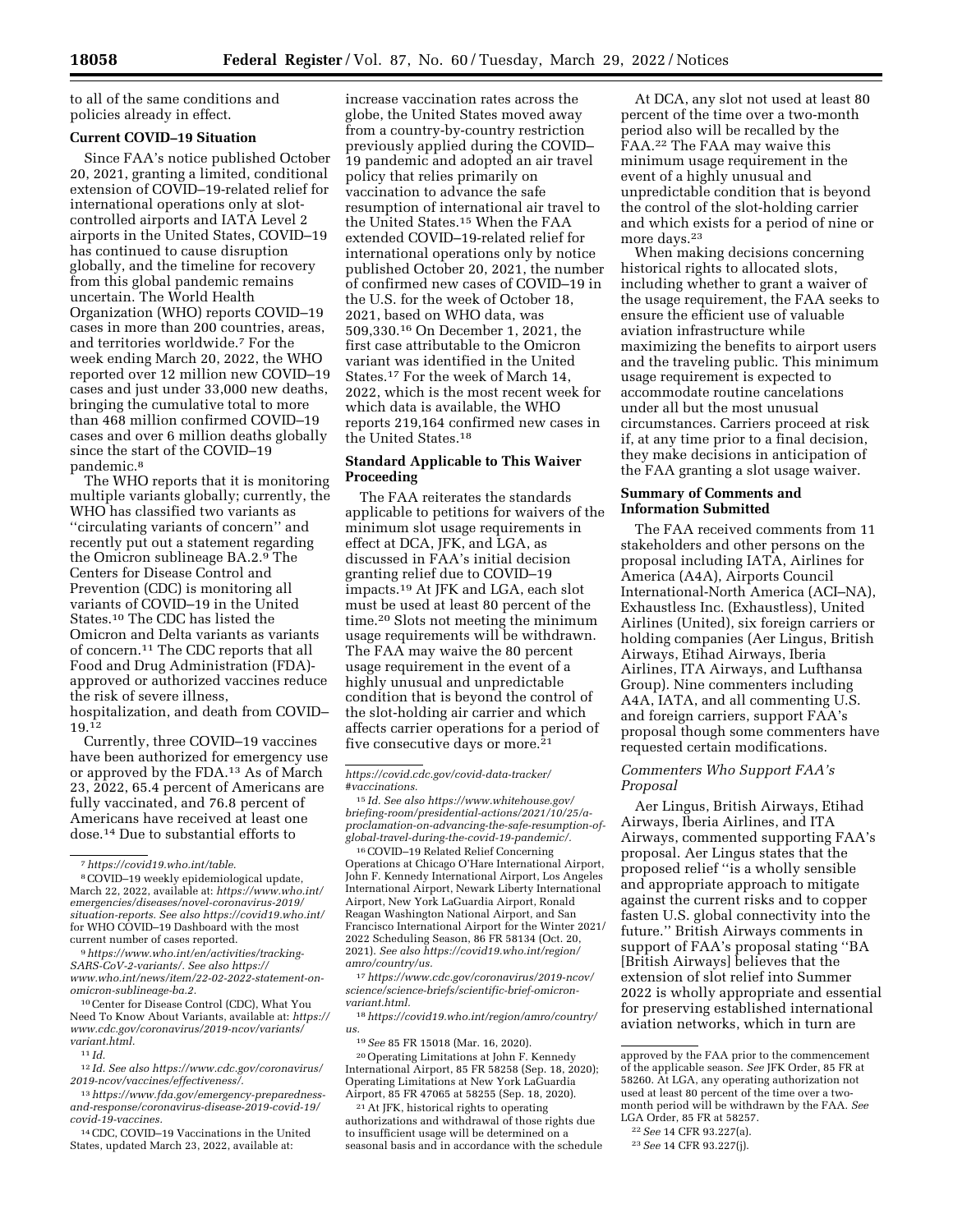vital for keeping trade routes open in support of the wider economies and assisting the global recovery from the pandemic.'' Etihad Airways comments that it ''is in full support of the proposal in light of the uncertain recovery of demand and potential further restrictions impacting mainly its eastbound markets (GCC countries, Indian subcontinent, South-and Northeast Asia).'' Iberia Airlines comments stating that it strongly supports the proposed extension and ''appreciate[s] that the FAA is aware of the unpredictable environment and that the recovery from this global pandemic remains slow.'' ITA Airways comments generally in support of the FAA's proposal stating ''We strongly support the proposed extension of a conditional waiver of the minimum slot usage requirement for international slots only for S22''.

### **Commenters Who Support FAA's Proposal With Requested Modifications**

A4A, IATA, Lufthansa Group, and United support FAA's proposal but made additional requests for flexibility on the slot return requirements outlined in the FAA's proposal. A4A supports FAA's proposal stating that it provides ''operational certainty'', ''simplicity'', and ''fairness and equity''. A4A asserts that, ''[i]nternational air travel for the remainder of 2022 is expected to improve over 2021 levels, but a full recovery is not expected before 2024 at the very earliest'' and that ''FAA should extend the Waiver for Level 2 and 3 airports, given the pandemic's continued direct impact on U.S. carriers' international operations.'' In support of this claim A4A provides that ''[f]or the first two months of 2022, A4A member passenger traffic for Trans-Atlantic, Trans-Pacific and transborder U.S.-Canada operations have tracked at 59%, 13% and 26%, respectively, of 2019 levels. While we [A4A] anticipate improved demand as global travel restrictions ease, as we look forward, these markets remain weak.'' A4A requests the FAA incorporate flexibility into the slot return rules stating ''FAA should permit a ten-day slot return notice requirement for the first two weeks after a final notice is issued and thereafter revert to a four-week slot return notice requirement.'' In addition, A4A requests the FAA maintain a reciprocity requirement, and that ''a lack of reciprocity would impair connectivity, distort competition, and alter passenger demand in the future, thereby directly impacting more than just U.S. carrier service at these airports; it would exacerbate uncertainty and reduce flexibility.'' IATA comments,

''[w]hile forward looking trends are improving, future bookings for international travel remain significantly lower than pre-COVID levels. For this reason, it is wholly sensible to provide flexibility in the form of an international slot waiver, considering the season starts in one month.'' Further, IATA states that ''airlines need certainty that there remains a level of flexibility and assurances that impacted routes can be sustainably rebuilt in line with the recovery of demand throughout the season.'' IATA request the FAA ''amend the slot return period to initially seven days after publication in the **Federal Register***,* and the subsequently as a rolling 4-week return region.'' United comments that it ''adopts and incorporates by reference the comments filed by Airlines for America (''A4A''). United ''commends FAA for recognizing the continuing and extraordinary adverse effects of the COVID19 pandemic and for proposing a limited, conditional waiver applying to international operations for slot use at Level 3 airports and for schedule cancellation at Level 2 airports.'' United requests the FAA ''amend the date of which carriers are to make the first slot return for the Summer 2022 season from the published February 28, 2022 date to a date 7 days after final publication of the final notice.'' Lufthansa Group comments in support of FAA's proposal stating ''the unexpected emergence and spread of the Delta and then Omicron variants during the last 6 months, requires the industry and government to be ready and able to react with significant flexibility, especially in the international setting.'' Similarly, Lufthansa group recommend the FAA ''amend the slot return period to initially 7 days after final publication in the **Federal Register**, and then subsequently on a rolling 4-week basis.''

### *Commenters Who Oppose the FAA's Proposal*

ACI–NA and Exhaustless oppose FAA's proposal to continue COVID–19 related relief for international operations only. ACI–NA submits that ''with the alleviation of regulatory restrictions to travel, airports cannot accept a situation where extending the waiver for international operations would weaken the reinstatement of much-needed connectivity and damage the competitive landscape at airports.'' ACI–NA observes that ''the practical effect of extending slot relief is precisely to reserve capacity for historic holders of landing privileges at constrained airports, thereby distorting the shape and trajectory of air travel recovery at these airports. ACI–NA believes that

absent these waivers, airlines serving constrained airports would be encouraged to make different, demandresponsive decisions regarding deployment of their capacity.'' Further, ACI–NA suggests that ''continuation of these waivers could lead to a ''chilling effect'' which discourages new service at constrained airports due to a lack of long-term certainty, thereby punishing the airlines most interested in deploying their capacity to respond to the needs of the traveling public.''

Exhaustless opposes FAA's proposal, contending that it would ''block the free market economy'' and argues that ''the DOT/FAA must consider the Exhaustless' airspace reservation market and explain why it has proposed an administrative allocation—that excludes passengers—over Exhaustless' competitive and coordinated market for airspace reservations.''

### **Discussion of Comments Regarding Flexibility in the Slot Return Policy**

The FAA is persuaded by commenters that have requested the FAA modify the initial February 28, 2022, slot return deadline due to compliance issues attributable to the timing of FAA's final waiver decision. Due to the timing of this final notice, the FAA will require compliance with the 4-week advance slot return condition for operations scheduled from May 2, 2022 (instead of from March 27, 2022) through the duration of the Summer 2022 season. Accordingly, carriers must begin notifying FAA of Summer returns by April 4, 2022 (instead of February 28, 2022). The FAA believes this change is reasonable because it would be impracticable for carriers to meet the proposed return deadline given the timing of the FAA's final waiver policy.

#### **Discussion of Comments Regarding Reciprocity**

The FAA received comments requesting that the FAA maintain the reciprocity requirement. As stated in FAA's proposal and discussed later in this notice, FAA expects that foreign slot coordinators will provide reciprocal relief to U.S. carriers. To the extent that U.S. carriers fly to a foreign carrier's home jurisdiction and that home jurisdiction does not offer reciprocal relief to U.S. carriers, the FAA may determine not to grant a waiver to the foreign carrier. A foreign carrier seeking a waiver may wish to ensure that the responsible authority of the foreign carrier's home jurisdiction submits a statement by email to *[ScheduleFiling@](mailto:ScheduleFiling@dot.gov) [dot.gov](mailto:ScheduleFiling@dot.gov)* confirming reciprocal treatment of the slot holdings of U.S. carriers.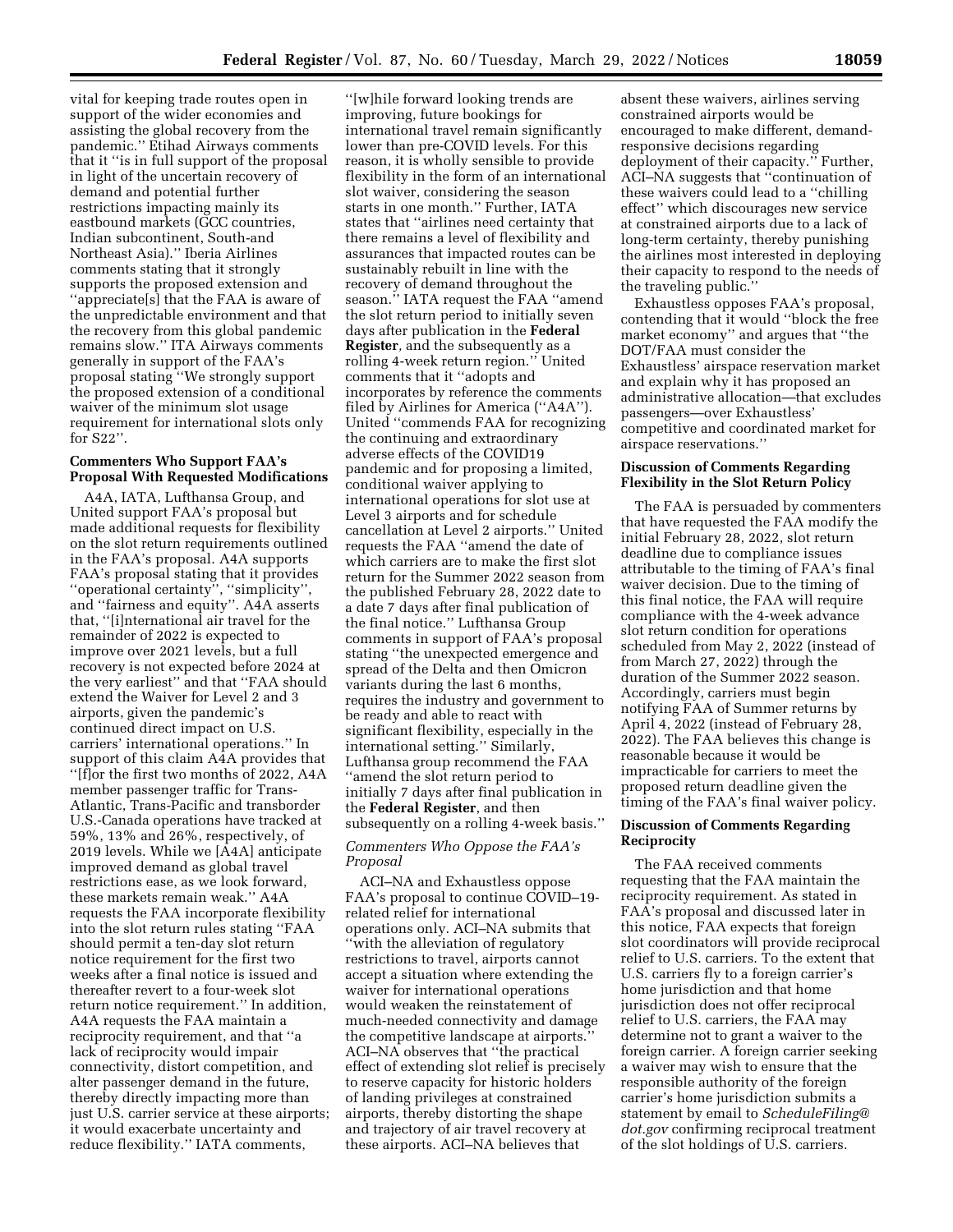### **Discussion of Additional Issues Raised in Comments**

FAA received a comment requesting the FAA discontinue COVID-related relief for international operations due to the practical effects of relief weakening the reinstatement of connectivity, damaging the competitive landscape at airports, chilling the introduction of new services, and distorting the air travel recovery at airports. Based on global vaccination rates, changing infection rates and the threat of new virus strains, continued unpredictability of travel restrictions, and the disparity between demand for domestic air travel and demand for international air travel, extending the current limited, conditional waiver for international operations by all carriers, is reasonable. The FAA believes extending the limited, conditional slot usage waiver, for international operations only, through the Summer 2022 season provides carriers with the flexibility to operate in the unpredictable international market and supports the long term viability of carrier operations at slot-controlled and IATA Level 2 airports in the United States. The FAA notes that no U.S. carrier or foreign carrier commented in opposition of the FAA's proposed extension of COVID-related relief. Further, to the extent that some commenters question FAA's authority to manage slots and facilitate schedules or seek to supersede this proceeding entirely by encouraging the federal government to establish broader aviation industry recovery policies and/ or change the regulatory policy landscape for managing slots and schedule facilitation in the United States, such comments are deemed to be outside the scope of this proceeding.

### **Decision**

In consideration of the foregoing information, petitions received in advance of the proposal, the comments that the FAA has received, and the evolving and highly unpredictable situation globally with respect to ongoing impacts from COVID–19, the FAA has determined to extend, for international operations only, the current limited, conditional relief that the FAA has already made available through March 26, 2022, through the end of the Summer 2022 season on October 29, 2022.24 This relief is limited to slots and approved operating times used by carriers for international operations through October 29, 2022, and is subject to the same terms and

conditions that the FAA has applied to the relief already made available through March 26, 2022, which the FAA reiterates in this notice. International operations, for the purpose of this notice, are flights intended for operation between one of the U.S. slot-controlled or IATA Level 2 airports and any point in a foreign jurisdiction.

It is not the policy of the Department of Transportation (DOT) to use slot and Level 2 rules to reserve capacity for historic incumbent carriers until demand returns to predetermined levels. Instead, it is the policy of the Department to encourage high utilization of scarce public infrastructure. As previously stated, at some point in time, continuing waivers to preserve pre-COVID slot holdings may impede the ability of airports and airlines to provide services that benefit the overall national economy and make appropriate use of scarce public assets. Therefore, the FAA emphasizes that operators should not assume further relief on the basis of COVID–19 will be forthcoming beyond the end of the Summer 2022 scheduling season.

Based on global vaccination rates, changing infection rates and the threat of new virus strains, continued unpredictability of travel restrictions, and the disparity between demand for domestic air travel and demand for international air travel, extending the current limited, conditional waiver for international operations by all carriers, is reasonable. The FAA believes extending the limited, conditional slot usage waiver, for international operations only, through the Summer 2022 season provides carriers with the flexibility to operate in the unpredictable international market and supports the long term viability of carrier operations at slot-controlled and IATA Level 2 airports in the United States.

The FAA recognizes that domestic carriers have a mix of both domestic and international operations, and therefore the agency intends to make this relief available for international operations that would have been operated in the Summer 2022 season, but for COVID–19 impacts on air travel demand. In other words, the FAA intends to provide this conditional relief to domestic carriers on a scale that is generally comparable to each carrier's pre-COVID level of international service. The FAA would generally evaluate any request for relief from U.S. carriers for the Summer 2022 scheduling season based on historical levels of operations to foreign points as demonstrated in published schedules from the Summer 2019 scheduling season. Domestic carriers seeking relief

for a particular operation under the waiver would need to provide the FAA, if not readily apparent from FAA records and historic published schedule data, alternative supplemental information that predates this notice to demonstrate intent to use a slot or approved operating time for an international destination. The FAA would not accept evidence of intent to use a particular slot or approved operating time for an international flight during the Summer 2022 season if the information is dated after the Summer 2022 proposal (87 FR 11805) issued on February 25, 2022.

International operations eligible for a waiver under this relief are subject to all of the same conditions and policies made available in FAA's Winter 2021/ 2022 waiver, which remains in effect at slot-controlled, and IATA Level 2 airports in the United States for the Winter 2021/2022 season.25 The FAA believes the conditions associated with the relief provided to date are generally comparable to the WASB package and remain necessary to strike a balance between competing interests of incumbent carriers and those carriers seeking new or increased access at these historically-constrained airports, as well as to ensure the relief is appropriately tailored to reduce the potential to suppress flight operations for which demand exists. The FAA has determined to make available to slot holders at U.S. slot-controlled airports (DCA, JFK, and LGA) a waiver from the minimum slot usage requirements, for international operations only, due to continuing COVID–19 impacts through October 29, 2022, subject to the following conditions:

(1) All slots not intended to be operated must be returned at least four weeks prior to the date of the FAAapproved operation to allow other carriers an opportunity to operate these slots on an *ad hoc* basis without historic precedence. However, slots operated as approved on a non-historic basis in Summer 2022 will be given priority over new demands for the same timings in the next equivalent season (Summer 2023) for use on a non-historic basis, subject to capacity availability and consistent with established rules and policies in effect in the United

<sup>24</sup>The FAA notes that for purposes of the relief described in this proceeding, Canadian carriers are treated as foreign carriers.

<sup>25</sup>COVID–19 Related Relief Concerning Operations at Chicago O'Hare International Airport, John F. Kennedy International Airport, Los Angeles International Airport, Newark Liberty International Airport, New York LaGuardia Airport, Ronald Reagan Washington National Airport, and San Francisco International Airport for the Winter 2021/ 2022 Scheduling Season, 86 FR 58134 (Oct. 20, 2021).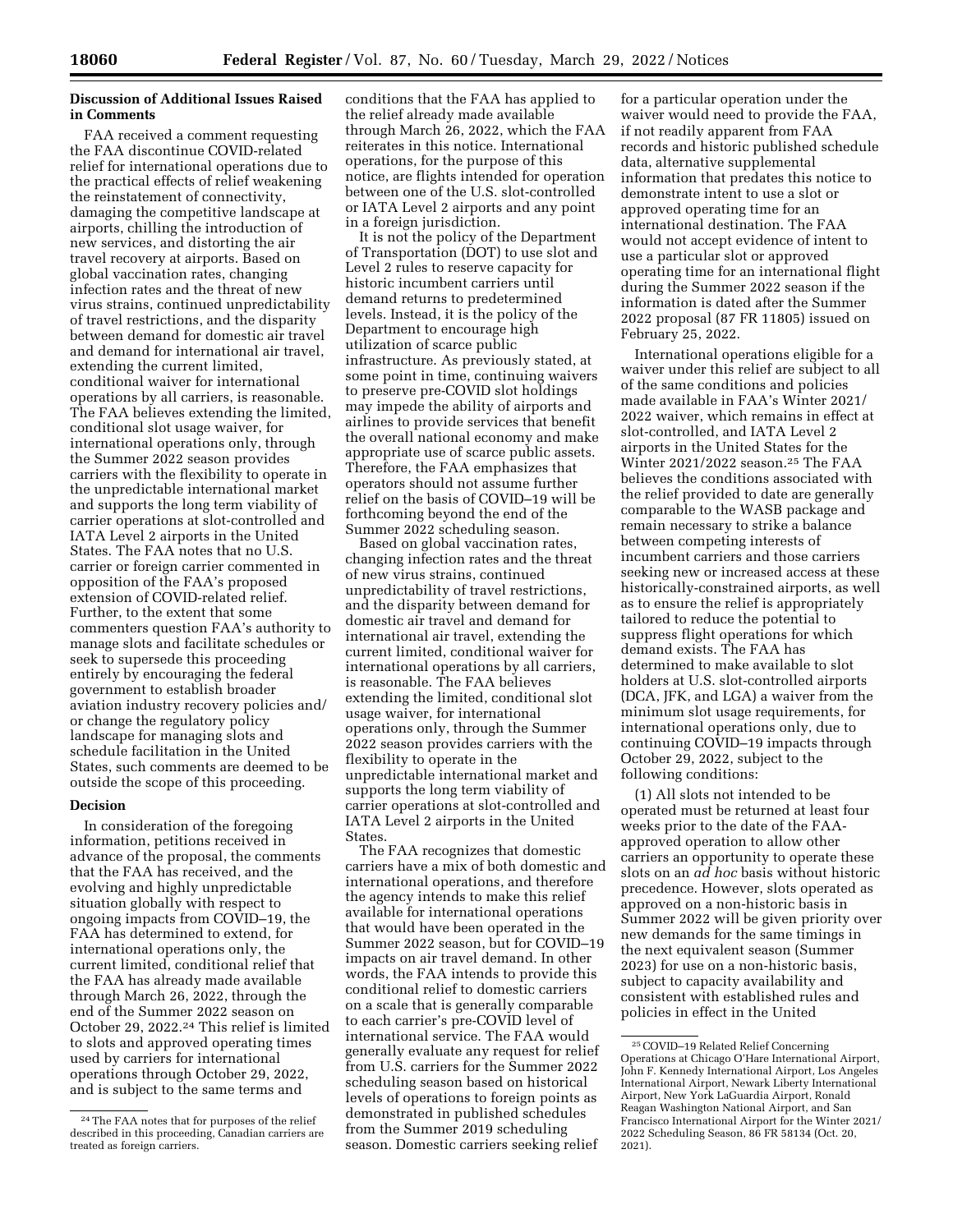States.26 27 Foreign carriers seeking priority under this provision will be required to represent that their home jurisdiction will provide reciprocal priority to U.S. carrier requests of this nature. Compliance with this condition is required for operations scheduled from May 2, 2022, through the duration of this relief; therefore, carriers must begin notifying the FAA of Summer returns by April 4, 2022;

(2) The waiver does not apply to slots newly allocated for initial use during the Summer 2022 season. New allocations meeting minimum usage requirements remain eligible for historic precedence. The waiver does not apply to historic in-kind slots within any 30 minute or 60-minute time period, as applicable, in which a carrier seeks and obtains a similar new allocation (*i.e.,*  arrival or departure, air carrier or commuter, if applicable); and,

(3) The waiver does not apply to slots newly transferred on an uneven basis (*i.e.,* via one-way slot transaction/lease) since October 15, 2020, for the duration of the transfer.28 Slots transferred prior to this date may benefit from the waiver if all other conditions are met. Slots granted historic precedence for subsequent seasons based on this relief are not eligible for transfer if the slot holder ceases all operations at the airport.

In addition, an exception may be granted to these conditions based on any government restriction that prevents or severely restricts travel to specific airports, destinations (including intermediate points), or countries for which the slot was held. This exception applies under extraordinary circumstances only in which a carrier is

27Although the FAA is extending the four-week rolling return policy consistent with the Winter 2021/2022 waiver, any carrier returning full-season slots or schedule approvals at an airport outside the United States and associated with a route to the United States will generally be expected to similarly return the complementary full-season U.S. slot or schedule approval to the FAA for reallocation on a non-historic or *ad hoc* basis.

28Consistent with prior proceedings, the FAA does not propose to revise this condition to include a buffer period for new transfers to be completed and still benefit from this waiver. Therefore, this policy remains in effect continuously from the initial effective date of October 16, 2020.

able to demonstrate that the ability to operate a particular flight or comply with the conditions of the waiver is prevented or severely restricted due to an unpredictable official governmental action related to COVID–19. Official government actions that may qualify for this exception include—

• Government travel restrictions based on nationality, closed borders, government advisories related to COVID–19 that warn against all but essential travel, or complete bans on flights from/to certain countries or geographic areas.

• Government restrictions related to COVID–19 on the maximum number of arriving or departing flights and/or the number of passengers on a specific flight or through a specific airport.

• Government restrictions on movement or quarantine/isolation measures within the country or region where the airport or destination (including intermediate points) is located.

• Government-imposed closure of businesses essential to support aviation activities (*e.g.,* closure of hotels, ground handling suppliers, etc.).

• Governmental restrictions on airline crew, including unreasonable entry requirements or unreasonable testing and/or quarantine measures. This exception is being administered by the FAA in coordination with the Office of the Secretary of Transportation (OST). The extraordinary circumstances exception in this slot usage relief is limited to the scope of the relief otherwise provided by this waiver; U.S. carriers should not expect to rely on the extraordinary circumstances exception for relief for domestic operations.29

The conditions for COVID–19-related relief for prioritizing flights canceled at IATA Level 2 airports (ORD, EWR, LAX, and SFO), for purposes of establishing a carrier's operational baseline in the next corresponding season, which the FAA will apply to the relief in this notice include:

(1) All schedules as initially submitted by carriers and approved by the FAA and not intended to be operated must be returned at least four weeks prior to the date of the FAAapproved operation to allow other carriers an opportunity to operate these times on an *ad hoc* basis without assurance of priority in the next corresponding season. However, schedules operated as approved on an *ad hoc* basis in Summer 2022 will be

given priority over new demands for the same timings in the next equivalent season (Summer 2023) for use on an *ad hoc* basis, subject to capacity availability and consistent with established rules and policies in effect in the United States. Foreign carriers seeking priority under this provision are required to represent that their home jurisdiction will provide reciprocal priority to U.S. carrier requests of this nature. Compliance with this condition is required for operations scheduled from May 2, 2022, through the duration of this relief; therefore, carriers must begin notifying the FAA of Summer returns by April 4, 2022; and,

(2) The priority for FAA schedules approved for Summer 2022 does not apply to net-newly approved operations for initial use during the Summer 2022 season. New approved times will remain eligible for priority consideration in Summer 2023 if actually operated in Summer 2022 according to established processes.

Consistent with the final decision for slot-controlled airports, limited exceptions may be granted from either or both of these conditions at Level 2 airports under extraordinary circumstances due to any government restriction that prevents or severely restricts travel to specific airports, destinations (including intermediate points), or countries for which the schedule approval was held, as discussed previously with respect to slot-controlled airports. If the exception is determined not to apply, carriers will be expected to meet the conditions for relief or operate consistent with standard expectations for the Level 2 environment. The extraordinary circumstances exception in this relief only applies within the scope of the relief otherwise provided by the waiver; U.S. carriers should not expect to rely on the extraordinary circumstances exception for relief related to domestic operations.

The FAA believes an extension of relief for international operations only, through October 29, 2022, is reasonable due to fluctuating travel restrictions and the ongoing economic and health impacts of COVID–19 internationally. The relief is expected to provide carriers with flexibility during this unprecedented situation and to support the long-term viability of international operations at slot-controlled and IATA Level 2 airports in the United States.30

<sup>26</sup>Consistent with the FAA's final policy statement issued January 13, 2021, this priority applies to slot or schedule requests for Summer 2023, which are comparable in timing, frequency, and duration to the non-historic ad hoc approvals made by the FAA for Summer 2022. This priority does not affect the historic precedence or priority of slot holders and carriers with schedule approvals, respectively, which meet the conditions of the waiver during Summer 2022 and seek to resume operating in Summer 2023. The FAA may consider this priority in the event that slots with historic precedence become available for permanent allocation by the FAA.

<sup>29</sup>The FAA may consider individualized requests from U.S. carriers for domestic relief on a case-bycase basis consistent with the applicable waiver standard.

<sup>30</sup>The FAA is responsible to develop plans and policy for the use of navigable airspace and assign by regulation or order the use of the airspace necessary to ensure the safety of aircraft and the efficient use of airspace. *See* 49 U.S.C. 40103(b)(1). Continued